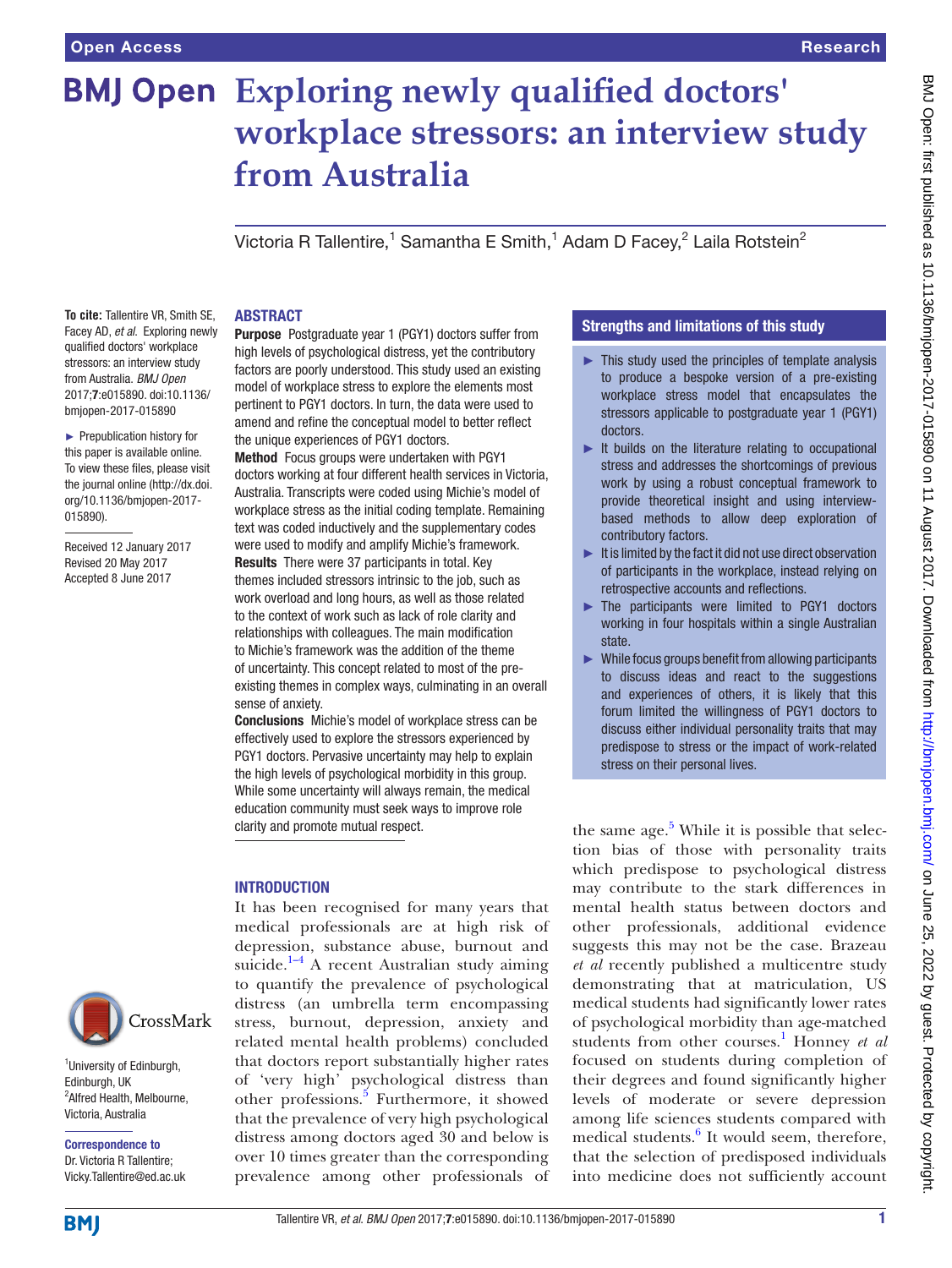for the profession's unparalleled levels of psychological distress.

It has been repeatedly concluded that the transition from study to work appears to be challenging and stressful, $5^7$  and the first postgraduate year is the time of greatest distress.<sup>[8](#page-9-3)</sup> A recent systematic literature review by Facey *et al* identified 17 studies exploring the factors contributing to psychological distress in postgraduate year 1 (PGY1) doctors.<sup>[9](#page-9-4)</sup> It concluded that factors relating to a PGY1 doctor's role within the healthcare organisation are a significant source of stress. The authors also noted that the complex interaction of stressors with personality traits of individual doctors seemed to be of pivotal importance, and should be considered in future work. However, many of the studies were of poor quality, lacked the theoretical insight provided by a robust conceptual framework and employed a questionnaire-based design, limiting deep exploration of the factors identified. This study therefore aimed to address the gap in the literature: the exploration of the factors contributing to psychological distress of PGY1 doctors using a robust conceptual framework to provide theoretical insight and improved understanding.

#### Conceptual framework

To build on the substantial body of literature relating to occupational stress (mostly conducted in fields other than medicine), this study uses the conceptual typologies provided by Michie and Murphy.[10 11](#page-9-5) Murphy categorised work-related stressors into those originating from the content of work and those stemming from the context of work.<sup>11</sup> Content stressors relate to characteristics of the job (such as workload) that cause a misalignment between the demands placed on an individual and their ability to cope with such demands. Context stressors relate to the broader aspects of work such as an individual's role in the organisation, their career development opportunities, relationships at work and the organisational climate.<sup>[11](#page-9-6)</sup> Murphy's model was subsequently reframed by Michie to emphasise the unique interplay between an individual and the characteristics of their work (as described by Murphy) in the generation of work-related stress.<sup>[10](#page-9-5)</sup> This contemporary view of occupational stress thereby acknowledges individual variation in response to stress, a factor identified as important in relation to PGY1 doctors in Facey et al's recent review.<sup>[9](#page-9-4)</sup> It also incorporates the increasingly recognised impact of work-related stress on extraorganisational aspects such as family life and leisure time.<sup>10 12</sup> As well as being research informed and widely accepted, Michie's model resonates with the beliefs and understanding of the research team, and was therefore chosen to provide the conceptual foundation for this study.

#### Research questions

Informed by the literature and the conceptual models described above, and approached from a constructivist perspective, this study aimed to answer the following questionsRousseau CL:

- BMJ Open: first published as 10.1136/bmjopen-2017-015890 on 11 August 2017. Downloaded from http://bmjopen.bmj.com/ on June 25, 2022 by guest. Protected by copyright BMJ Open: first published as 10.1136/bmjopen-2017-015890 on 11 August 2017. Downloaded from <http://bmjopen.bmj.com/> on June 25, 2022 by guest. Protected by copyright.
- 1. In what ways, and to what extent, is Michie's model of workplace stress applicable to PGY1 doctors?
- 2. In what ways could Michie's model be amended or refined to reflect the specific stressors experienced by PGY1 doctors?

# **Method**

# **Setting**

The study was conducted in Victoria, Australia where newly qualified doctors undertake a 1-year internship period immediately following graduation from medical school. Satisfactory completion of internship leads to general registration. The Postgraduate Medical Council of Victoria mandates that PGY1 doctors (colloquially referred to as 'interns') gain experience of emergency medical care, medicine and surgery, with the remaining time spent in 'non-core' rotations in hospital or commu-nity-based care.<sup>[13](#page-9-7)</sup>

#### **Sampling**

The chief medical officers, or their equivalent, at a variety of health services throughout Victoria were contacted by email with an explanation of the project. From the positive respondents, a purposive sampling technique was used to select four health services for inclusion in the study: Alfred Health (The Alfred Hospital), Melbourne Health (Royal Melbourne Hospital), Monash Health (Monash Medical Centre) and Ballarat Health Services (Ballarat Base Hospital). The purposive sampling technique included selection of both metropolitan and regional hospitals as well as academic and non-academic centres. At each of the selected sites, locally based PGY1 doctors were contacted by email with an explanation of the study and an invitation to participate. Attendance by PGY1 doctors was entirely voluntary.

#### Data collection

Between August and November 2014, four focus groups (one at each location) were facilitated by a single researcher (VT). A second researcher (AF or LR) was present to obtain consent, take field notes and ensure adequate recording. All PGY1 doctors had been in post for at least 6months and were therefore familiar with the demands, expectations and stressors of the role. The use of focus groups diluted the power gradient between the researcher and the 'researched' and facilitated deep exploration of issues by promoting discussion between participants.[14](#page-9-8) Written consent for the recording of the focus groups and the publication of anonymised results was obtained from all participants. Each focus group was semistructured in nature, initiated with a number of open questions based on Michie's model of workplace stress.<sup>[10](#page-9-5)</sup> The use of an 'a priori' approach to data collection and analysis explicitly allowed pre-existing theory to inform the data. Questions relating to each of Michie's major categories (such as 'intrinsic to job', 'role organisation' etc) were used to initiate discussion. However, participants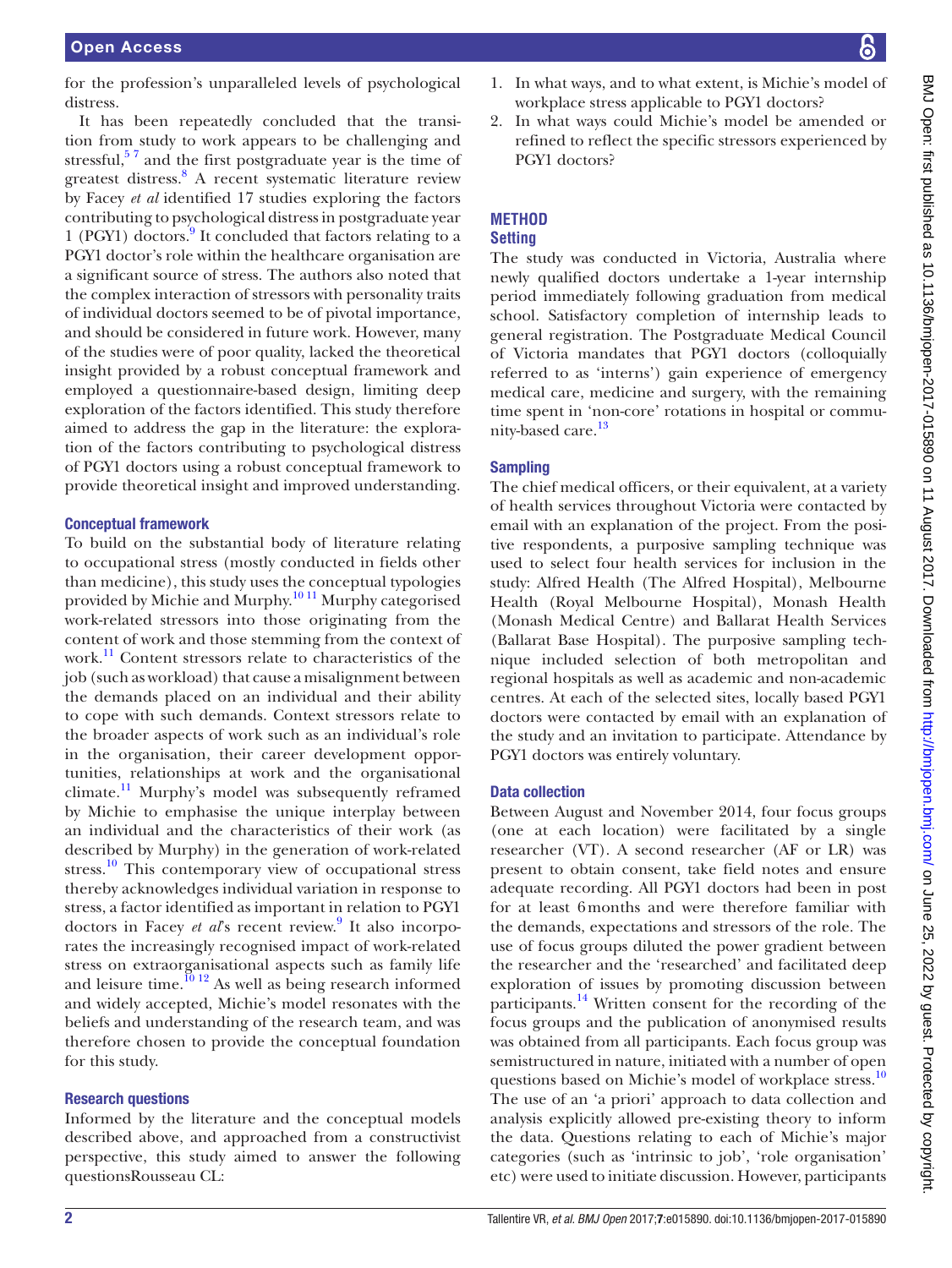were encouraged to reflect on their own experiences and discussion progressed to being free flowing and unstructured. At that stage, deeper exploration of topics was encouraged by the facilitator through the identification of inconsistencies between participants and requests for clarification and examples. $^{14}$ <sup>15</sup> Through the process of free-flowing conversation, the data collected and analysed could, in turn, be used to inform pre-existing theory.

# Analysis

The focus group recordings were transcribed verbatim and analysis was conducted using the transcripts with reference to audio recordings and field notes when clarification of meaning was required. The transcribed data were coded independently by two researchers (VT and SS), both practising clinicians and experienced qualitative researchers. Each sentence or excerpt was coded using Michie's conceptual model as the initial coding 'template' (theory informing the data).<sup>[16](#page-9-9)</sup> To preserve the richness of the data, excerpts which could not be coded into the pre-existing framework were coded inductively. The supplementary codes were then used to modify and amplify Michie's model though an iterative process of discussion between researchers and comparison of data within and between focus groups (data informing the theory). New themes were reshuffled and redefined until agreement was reached between researchers (VT and SS). Through this process, an additional, overarching theme became evident, as described below.

# Ethics

Ethical approval was granted by the Monash University Human Resources Ethics Committee.

## **RESULTS**

Four focus groups lasting between 46 and 65min were undertaken with a total of 37 participants (7 to 14 per group). The quotes used below are identified using two numbers—the first relates to the focus group the PGY1 doctor attended (from 1 to 4) and the second number is the unique identifier for a particular individual in each group. Further illustrative quotes are provided in [table](#page-3-0) 1. The following themes, resonating with various aspects of Michie's model, were identified:

## Intrinsic to job

PGY1 doctors cited several factors related to the volume of work and working environment that influenced their levels of stress. Specifically, they discussed the stress related to work overload.

…you're covering about 100 patients on your own and it's just, your pager is full. Like, you've got 25 outstanding pages, a few MET [medical emergency team] calls going, like, really sick patients. And it's just that absolute sense of being totally overwhelmed and exhausted… (2:5)

The long hours and heavy workload resulted in disruption to normal routines of eating and sleeping, with PGY1 doctors emphasising the problems they had attending to even the most basic of needs during working hours.

…it's like really exhausting, because I couldn't get to bed at my normal time and I found it really hard to figure out when to eat to start with as well, and drink actually. Drinking was harder than eating. I think being dehydrated and tired has been the hardest part. (2:3)

# Role in organisation

PGY1 doctors spoke extensively about the stress associated with their role, in particular the challenges associated with their new level of responsibility and the requirement to make autonomous clinical decisions.

Having to take responsibility and make the decisions, by myself [was stressful]. Even though there was support there, it's that realisation that really kind of hit home, it was just overwhelming. (2:1)

In addition to the responsibility of clinical decisions, PGY1 doctors also found it difficult to know exactly what was expected of them and understand the specific components of their role.

…at no stage was there any; 'this is what I expect of you' in any rotation… there was never that formal: 'I expect you to do this, I don't expect you to do that, I expect you to be here or not be here'. There was more of, see what's happening and sort of learn by trial and error. (4:7)

…you get the nurses saying 'well how come you haven't done this? How come you haven't done that?' We're, like, 'we didn't know we were supposed to do that'. (1:1)

# Career development

For PGY1 doctors, stress is generated by the requirement for good references from senior colleagues, a perceived lack of job security and the feeling of 'constant applications'.

It's odd that it's only a single year contract [of employment]. Like it creates a perennial, like a yearly stress that potentially could be avoided… (1:5)

…you just have to keep applying. You just don't have time to kind of stop and think about what you want to do. (2:3)

The PGY1 doctors expressed concerns about longer term career aspirations including the scarcity of places on specialty training schemes and the possibility of being unable to pursue their career of choice.

I think there's a lot of pressure now to kind of get through and get into specialty training, just because there are so many graduates coming through now, there's a bit of a bottle neck. I certainly feel pressure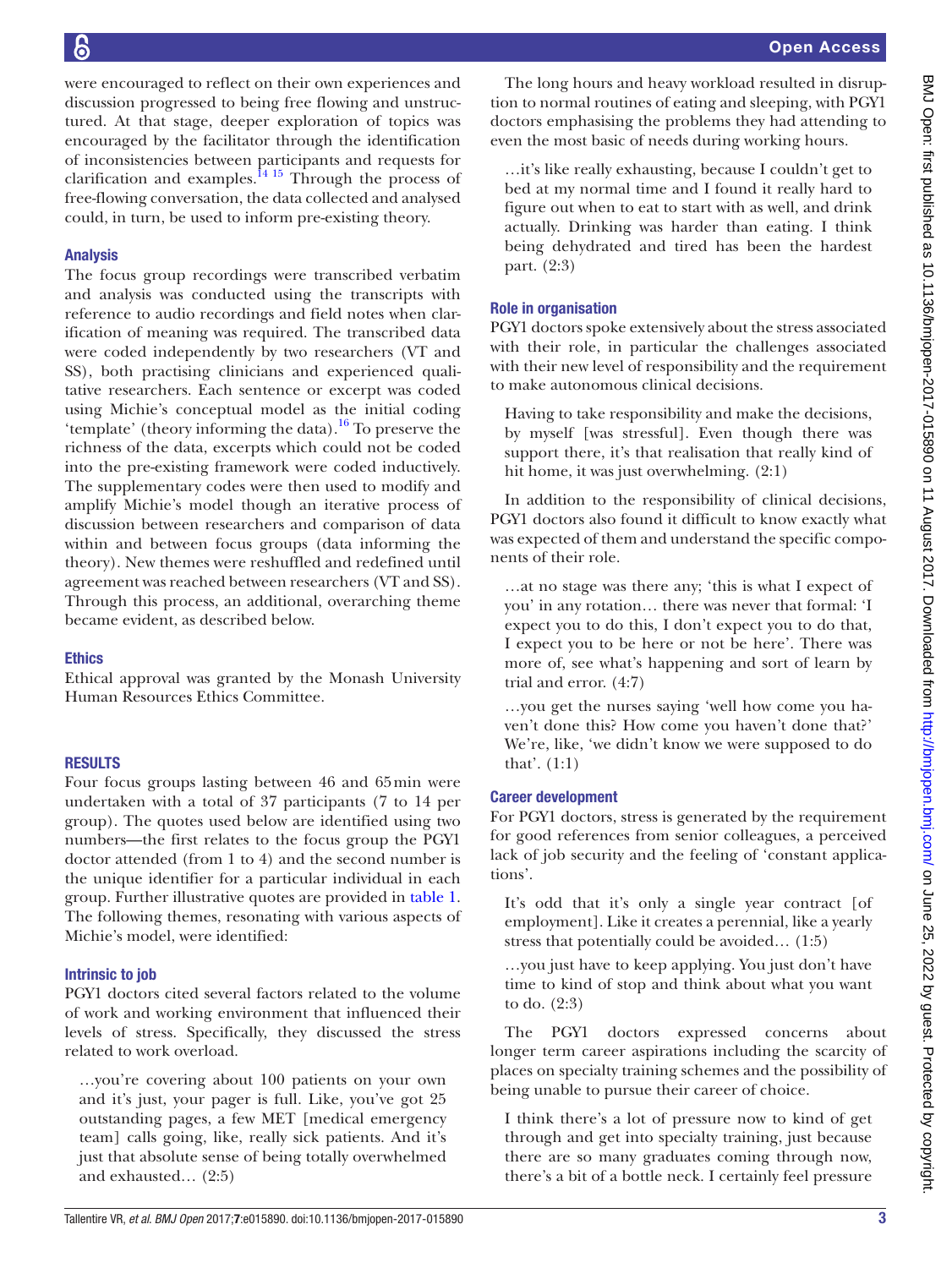<span id="page-3-0"></span>

| Table 1                                                                    |                                                     | Refinement of Michie's subtherne examples to specifically represent the stressors experienced by PGY1 doctors                                                                                                                                                                                |
|----------------------------------------------------------------------------|-----------------------------------------------------|----------------------------------------------------------------------------------------------------------------------------------------------------------------------------------------------------------------------------------------------------------------------------------------------|
| provided by Michie <sup>10</sup><br>subtheme examples<br>Theme heading and | pertinent to PGY1<br>Subthemes most<br>doctors      | Example quote                                                                                                                                                                                                                                                                                |
| Sources of stress at work                                                  |                                                     |                                                                                                                                                                                                                                                                                              |
| Poor physical working<br>Intrinsic to job                                  | Work overload                                       | "I can remember a day that was particularly stressfulI just had this huge list of things to do and it was just based on<br>how many patients we had and how many things to do" (1:5)                                                                                                         |
| Work overload<br>conditions                                                | Difficulty attending to<br>basic needs              | "you come home with a headache every day because you're so dehydrated." (2:5)                                                                                                                                                                                                                |
| Physical danger<br>Time pressures                                          | Disruption to normal<br>routines                    | "I know for me, for the stress, I know I need to exercise and sleep well and eat well, but you don't get a chance to<br>eat properly during the day then all of that goes out the window." (3:2)                                                                                             |
|                                                                            | Long hours                                          | "on the weekends you're on for 14 hours I think anyone that's done it knows how bad that day is." (2:5)                                                                                                                                                                                      |
| Role in organisation<br>Role ambiguity                                     | clinical responsibility<br>Sharp increase in        | "The first day it was just so overwhelming. The first thing I prescribed was morphine and I just felt very odd. It was<br>really stressful and just a huge step, I think, to suddenly actually be the one making all the decisions" (3:5)                                                    |
| Responsibility for people<br>Role conflict                                 | Lack of role clarity                                | "you have to suddenly interpret what you're supposed to be doing in that team and there's not always a clear<br>definition" (2:6)                                                                                                                                                            |
| organisational boundaries<br>Conflicts regarding                           | Inconsistency of<br>expectations                    | " (expectations) can change so wildly between consultants on one single rotation. So it's a moving target." (1:6)                                                                                                                                                                            |
| Career development<br>Over promotion                                       | Frequent applications                               | "sometimes it's hard to sort of enjoy where you're up to [internship] 'cause you're always constantly thinking about<br>the next step and finding new jobs" (4:3)                                                                                                                            |
| Lack of job security<br>Thwarted ambition<br>Under promotion               | Fear of failure to<br>achieve career<br>aspirations | "the longer term view of, perhaps, 'am I going to be able to achieve whatever goals and aspirations I have?' And I<br>think that that all coalesces into this overall feeling of being stressed." (2:7)                                                                                      |
|                                                                            | Desire to impress<br>seniors                        | "I've found that the rotations that are more in line with my career aspirations, I found a bit more stressful because<br>I've been more motivated to try to be a very good intern [PGY1]." (1:6)                                                                                             |
|                                                                            | Fear of slow<br>progression                         | "like do you want to be an unaccredited surgical registrar when you're 35, still trying to scrape your way into a<br>program? I'm not sure." (1:2)                                                                                                                                           |
| Relationships at work<br>Poor relations with                               | Fear of irritating senior<br>colleagues             | "I was absolutely filling my pants with worry about, you know, making referrals, but the registrars I calledthere<br>were only one or two that were outrageously cruel." (2:4)                                                                                                               |
| boss, subordinates or<br>colleagues                                        | Lack of respect from<br>senior colleagues           | "I think that a lot is got away with here because of, you know, this hierarchy that we have to deal with and we're<br>expected to suck it up, but I really don't think it's appropriate sometimes." (2:6)                                                                                    |
| Difficulties in delegating<br>responsibility                               | Lack of appreciation by<br>senior colleagues        | "Yeah, you're not noticed. You're pretty anonymous until all of a sudden the list isn't printed on time and then 'what<br>have you guys been doing all morning?"" (2:6)                                                                                                                      |
|                                                                            | Criticism by nursing<br>colleagues                  | really hurtful to hear, like, I'm doing the best I can. I never got that page and then you see it written, it's there for, like,<br>"they [a nurse] paged me before I was even meant to start [the shift], and it was written in the notes, and like, it's<br>permanent documentation" (2:5) |
|                                                                            | Unrealistic expectations<br>by nursing colleagues   | "And it's very difficult to please everyone and sometimes I feel like the nurses don't necessarily appreciate how much<br>pressure we're under and that we're doing our best and we'll get to them when we can." (2:4)                                                                       |
|                                                                            |                                                     | Continued                                                                                                                                                                                                                                                                                    |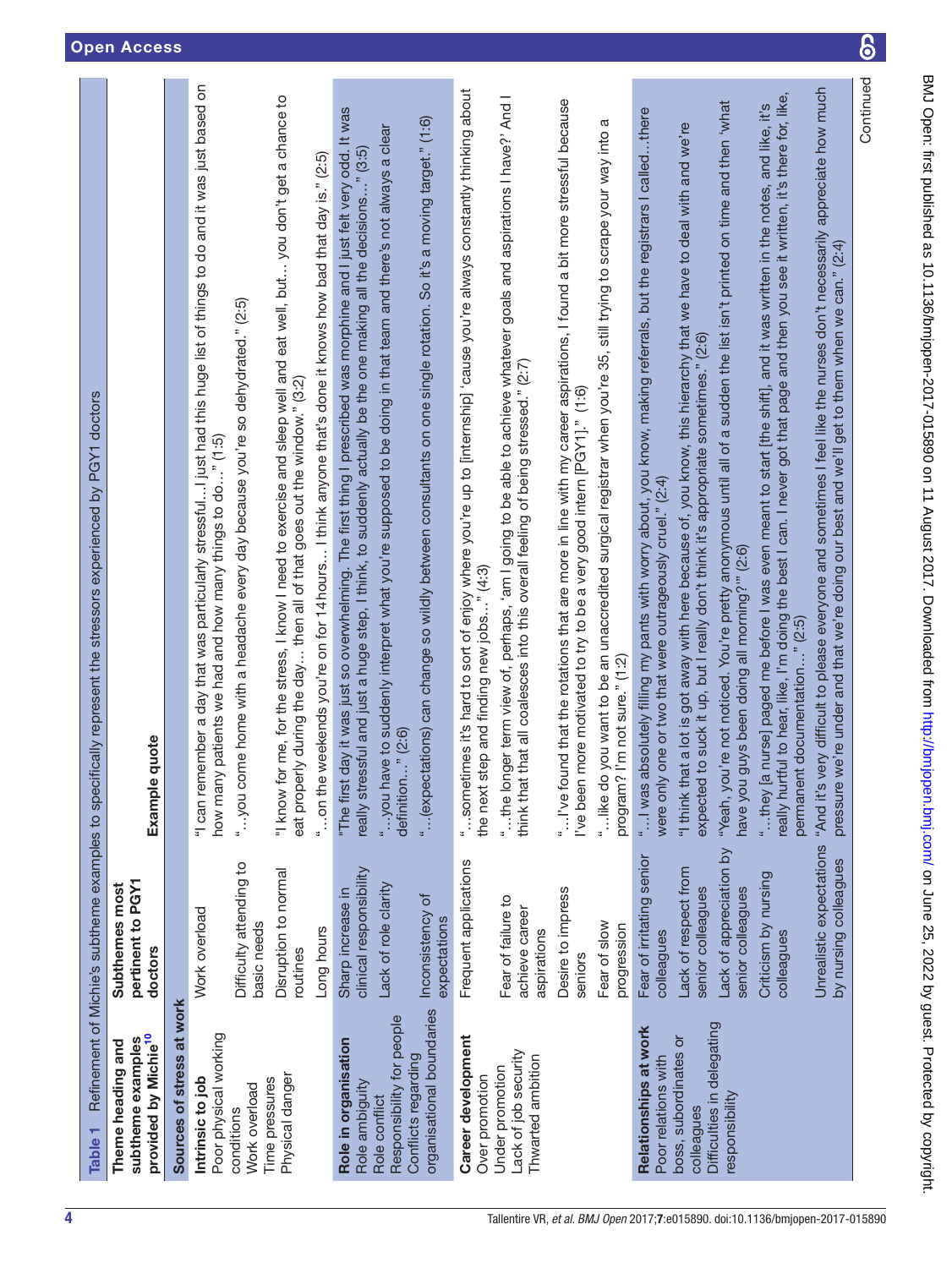$\boldsymbol{\delta}$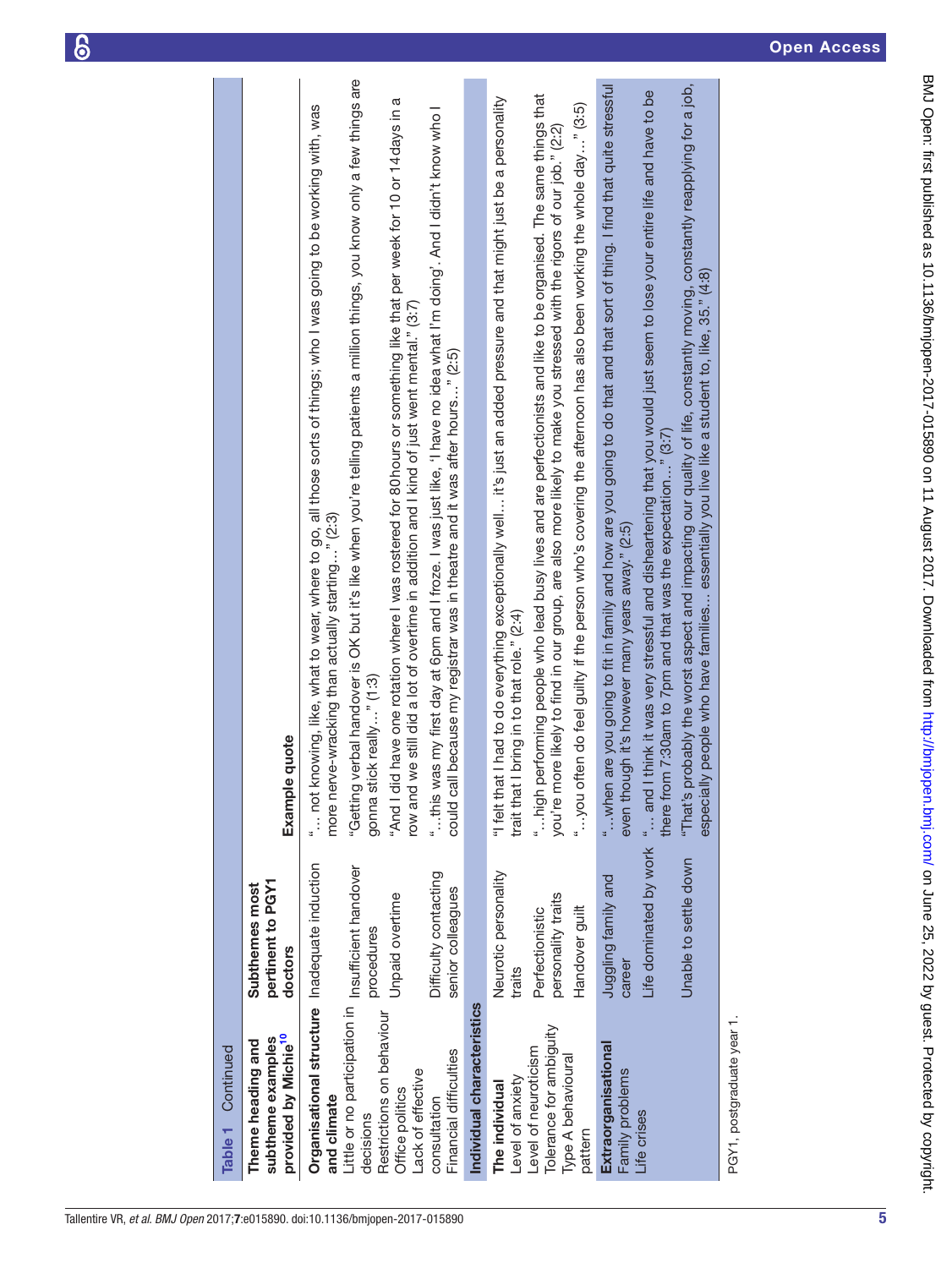that you've got to make a decision early and kind of choose your stream and go down that path… (2:5)

## Relationships at work

While peers were most often cited as a source of support, relationships with senior colleagues were often a source of stress, with some registrars described by PGY1 doctors as 'outrageously cruel' and 'terrifying'. They felt that there was a lack of appreciation and respect from seniors, described being 'yelled at' and said that such experiences made them more reluctant to seek senior help in the future.

I didn't know what I was doing and I called the registrar to ask for help and he said, 'I don't want to deal with this, you sort it out' and hung up on me. And it's, like, absolutely terrifying. It was my first week. I had no idea what I was doing with this patient… It's not professional the way we're spoken to sometimes, and, you know, it wouldn't be allowed in any other workplace so it shouldn't be allowed here. (2:6)

While sometimes a source of great support, relationships with nursing staff could also be a significant source of stress. PGY1 doctors worried that nurses would make them look lazy or unhelpful to other staff (usually by writing damaging statements in patient notes) and that they had unrealistic expectations of PGY1 doctors, particularly regarding the speed at which pagers could be answered.

I find sometimes the documentation that the nurses write can be quite vindictive; 'paged intern [PGY1 doctor], intern failed to attend'… I guess the example that I'm thinking of is a nurse had a go at me and it was written in the notes, but she'd paged the wrong person and she thought she'd paged me but got the wrong pager number, so I never got the page. And I just thought that was really unfair and then when I read the note in the file I was like, 'what can you expect me to do? (2:4)

…you hear nursing staff say things like 'oh the interns [PGY1 doctors] are useless' and things like that. And so when you're coming in fresh to the ward and you're sort of greeted with that, it's very disheartening and hard to feel positive about working well with people. (3:5)

## Organisational structure and climate

PGY1 doctors' main source of stress with regards to organisational structure was the arrangements for induction and handover when starting a new post. They also found that the arrangements for handing over work at the end of a shift were often inadequate, which resulted in additional unpaid overtime and concerns regarding the safety of patients out of hours.

… I find at the start of every rotation it takes at least twoweeks, longer in some places than others, to get accustomed. And often it's the really stupid things that you don't know, like how I order this test or how do I refer to this person, and no-one actually thinks to hand that stuff over… (1:1)

PGY1 doctors noted that the organisation of some departments meant that it was not always possible to contact a senior colleague when required. In the early days of internship, they found this 'isolating' and 'really overwhelming'.

If you're thrown into a surgical job, all of a sudden you're on your own. Your two registrars are in theatre or admitting down in ED [Emergency Department]. It's a very isolating experience in a lot of ways, particularly early on. (1:7)

PGY1 doctors also struggled with the culture of unpaid overtime, which appeared to be an expectation of some senior colleagues, but was criticised by others.

The thing that I found really stressful in the beginning was all of the unpaid overtime… but I also felt like the word from above was that you weren't supposed to do overtime, that you wouldn't get paid for it. So you did feel a bit like a slave like that. (3:7)

#### The individual

During the focus groups, PGY1 doctors spoke mainly about extrinsic stressors and rarely discussed the aspects of their own and others' circumstances and personalities that may predispose to stress. When personality factors were discussed, the PGY1s reflected on how neurotic or perfectionistic personality traits influenced their ability to cope with stress.

I like to be organised; I like to know how things are going to happen. This entire year is unpredictable, so I've certainly found I've had to try and reshape the way I think just to cope with that… (1:6)

They also acknowledged feelings of guilt when they were unavailable for patients' family discussions or were required to hand over work to colleagues, supporting the hypothesis that high levels of empathy may lead to increased stress.

I sometimes felt guilty leaving the ward, like on a scheduled half day when I have personal plans and I want to go and do those things, but I also know that there are so many families [of patients] who want to chat to me… (3:8)

#### Extraorganisational

As with most professional roles, the demands of internship impact on the personal and social lives of individuals. There was some reluctance to discuss the nature of this impact during the focus groups, but some PGY1 doctors alluded to the ways in which work seemed to dominate their lives and impact on their health and well-being.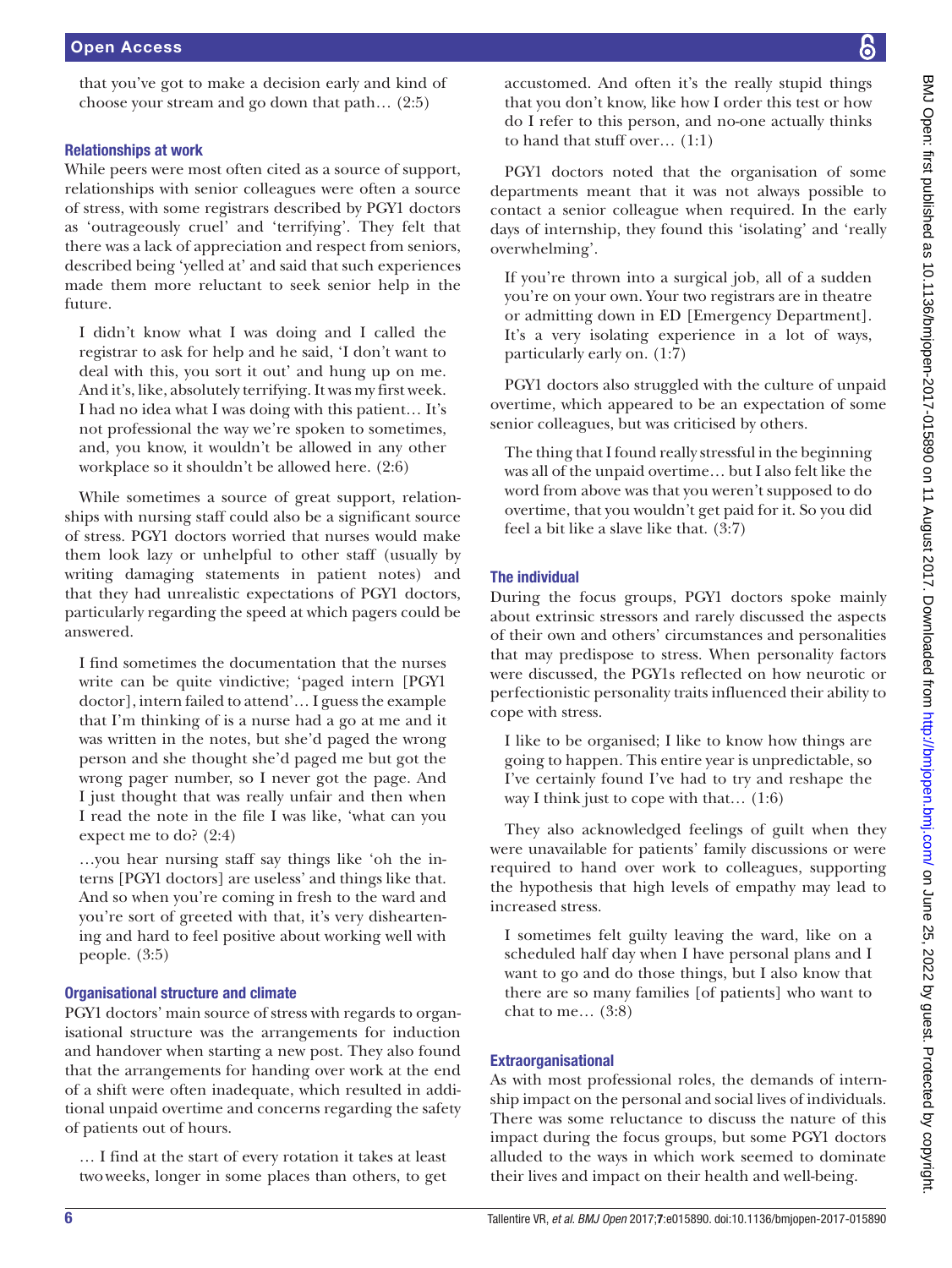You take it [anxiety] home with you and you don't actually come down off it in time for the next shift. And then you get hopped up on caffeine and then at the weekend you catch up with mates over drinks. So you go into these things that stimulate and depress you and I don't think that's very healthy… (3:8)

Some female PGY1s articulated fears that their ambitions for both a successful career and family might be incompatible.

Starting working for the first time, like, I'm 27, to try getting into a specialty program, like, when are you going to fit in family? (2:5)

#### Refinement of the conceptual model

The sources of stress and individual characteristics described above resonate with the 'a priori' themes provided by Michie's model of workplace stress.<sup>10</sup> As shown in [table](#page-3-0) 1, Michie's subtheme examples have been refined to more specifically represent the stressors experienced by PGY1 doctors.

After much discussion and repeated analysis, the major modification made to Michie's model by this study is the identification of an additional theme common to all of the stressors: uncertainty. The feeling of uncertainty is pervasive, and seems to generate deep-seated discontentment. It relates specifically to each of the 'a priori' themes provided by Michie's model that relate to sources of stress at work (as opposed to those relating to individual characteristics). The uncertainty described by PGY1 doctors in relation to each of the sources of stress at work identified in Michie's model is explained with examples in [table](#page-7-0) 2.

#### **DISCUSSION**

This study yields new insights into the problem of workplace stress for PGY1 doctors by using, adapting and amplifying Michie's conceptual model. Through careful analysis of the data, several subthemes relating to each part of Michie's model that are most pertinent to PGY1 doctors have been identified. Some, such as long hours and work overload, are likely to apply to most professional groups. Others, such as unpaid overtime, are the targets of existing interventions designed to reduce fatigue and improve standards of care. A recent addition to primary medical training in the UK, the student assistantship, is designed to mitigate the sharp increase in clinical responsibility which newly qualified doctors have long since articulated.[7 17 18](#page-9-10) While similar strategies exist in Australian medical education, there is little evidence indicating their effectiveness in providing either role clarity or more gradual accumulation of responsibility.

A key contributor to workplace stress in PGY1 doctors illuminated by this study is uncertainty. Uncertainty and stress have a well-established relationship, with Michie herself asserting, "situations that are likely to cause stress are those that are unpredictable or uncontrollable,

uncertain, ambiguous or unfamiliar....".<sup>[10](#page-9-5)</sup> Similarly, the association of stress and uncertainty has been well described in reference to the practice of medicine. Previous studies have shown that junior doctors and generalists show increased anxiety due to uncertainty.<sup>[19](#page-9-11)</sup> Uncertainty has also been shown to be a major cause of mental strain for medical students and is closely associated with the fear of making mistakes.  $20\frac{2}{1}$  As doctors develop their professional identities, individual conceptualisation of uncertainty has been shown to evolve from rhetoric based around personal shortcomings to one centred on the limits of evidence and scientific knowl-edge more broadly.<sup>[22](#page-9-13)</sup>

The impact of clinical uncertainty on doctors' well-being has been explored extensively.<sup>1923</sup> However, the uncertainty described by PGY1 doctors in this study was not confined to clinical decision-making, but permeated every aspect of their professional lives, from the components of their role to their career plans. This resonates with work from outside the medical field. For example, a study of government workers in 2001 identified links between task uncertainty, career uncertainty and 'strain' (described as 'emotional exhaustion, the core component of burnout and a common form of stress').<sup>24</sup> The authors concluded that increased career flexibility and career control are negatively correlated with career uncertainty and with strain. The results of this study suggest that the medical education community should seek new ways of reducing uncertainty for PGY1 doctors. For example, future work could focus on reducing career uncertainty by the provision of longer employment contracts and more tailored career advice. It would be particularly interesting to explore any difference between the career uncertainties faced by doctors in Victoria, Australia (where 1year contracts are the norm) versus other countries such as the UK, where training contracts are usually for at least 2years. This might help inform the evolution of training structures that acknowledge and attempt to reduce the stress experienced by PGY1 doctors.

Perhaps the most striking data in this study concerns PGY1 doctors' relationships with their colleagues at work. Many of the PGY1 doctors describe incidents that could be construed as bullying or undermining behaviour by colleagues (for example, being told that PGY1s are useless, writing damaging statements in patients' notes and being told that a senior colleague is not prepared to help when requested). The negative influence of the medical hierarchy is not unique to Australia: It has also been shown to adversely affect relationships between junior doctors and their colleagues in the  $UK^{18}$  and the learning experiences of Canadian medical students.<sup>[25](#page-9-16)</sup> A questionnaire study of second-year residents in the USA supports these findings, with 93% of the 1277 respondents experiencing 'at least one incident of perceived mistreatment'.<sup>[26](#page-9-17)</sup> Future research could focus on exploring whether the current hierarchical model of leadership within medicine is still fit for purpose, and if so, what can be done to mitigate its negative influence on the stress experienced by PGY1 doctors.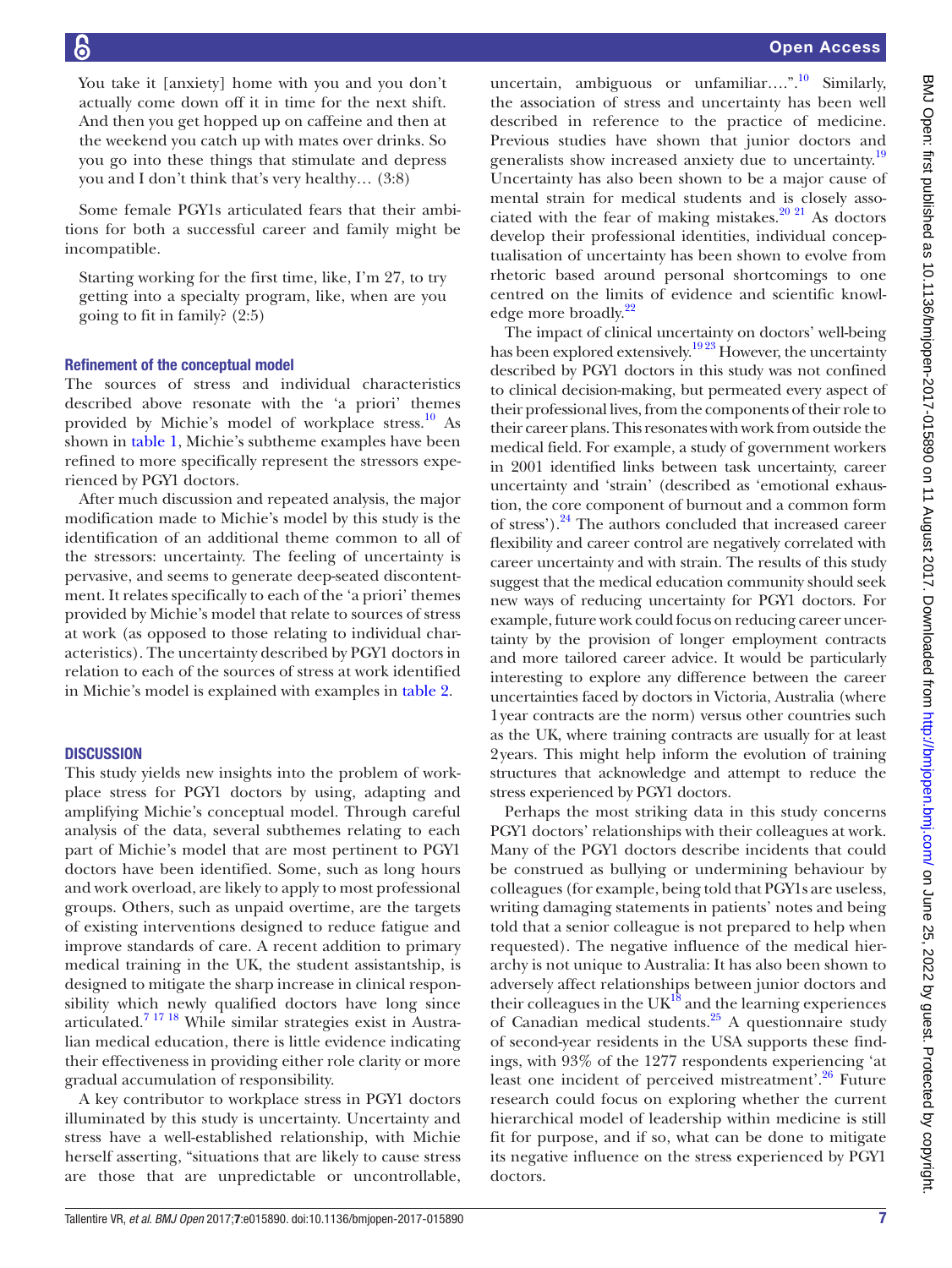| Table 2                                                           | The relationships between 'uncertainty' and each of the sources of stress at work identified in Michie's model                                                                                                                                                                                                                                                                                                                                                                                                                                                                                                                                                                                          |                                                                                                                                                                                                                                                                                                                                                                                                                                                                                                                                                                                                                                                                                                                                                                                                                                                                                                                                                                                                                                                                          |
|-------------------------------------------------------------------|---------------------------------------------------------------------------------------------------------------------------------------------------------------------------------------------------------------------------------------------------------------------------------------------------------------------------------------------------------------------------------------------------------------------------------------------------------------------------------------------------------------------------------------------------------------------------------------------------------------------------------------------------------------------------------------------------------|--------------------------------------------------------------------------------------------------------------------------------------------------------------------------------------------------------------------------------------------------------------------------------------------------------------------------------------------------------------------------------------------------------------------------------------------------------------------------------------------------------------------------------------------------------------------------------------------------------------------------------------------------------------------------------------------------------------------------------------------------------------------------------------------------------------------------------------------------------------------------------------------------------------------------------------------------------------------------------------------------------------------------------------------------------------------------|
| framework provided<br>Source of stress<br>by Michie <sup>10</sup> | Description of uncertainty in relation to theme                                                                                                                                                                                                                                                                                                                                                                                                                                                                                                                                                                                                                                                         | Example quote(s)                                                                                                                                                                                                                                                                                                                                                                                                                                                                                                                                                                                                                                                                                                                                                                                                                                                                                                                                                                                                                                                         |
| Intrinsic to job                                                  | information that they were conveying to patients, relatives<br>about patient care each day, only a fraction of which they<br>addition to this, they felt deeply insecure about their own<br>and colleagues. They described making many decisions<br>clinical assessments of patients and the reliability of the<br>had completed the last one adequately. This seemed to<br>were sure were appropriate. Because of the number of<br>tasks that required their attention, PGY1s were forced<br>questions to which they did not know the answers. In<br>to move on to the next one without being sure if they<br>PGY1 doctors described being bombarded with<br>precipitate a cycle of increasing stress. | "there's a lot happening and you get all these jobs and every one you do, kind of, 'Am<br>I doing the right thing?' And so you finish something but you've got the uncertainty, did<br>then making a referral to another colleague and they're relying on your assessment and<br>you're so uncertain, like 'Was that actually oedema? Do I remember the obs correctly?<br>found stressful was just the constant questions and trying to come up with answers,<br>"I think it was the uncertainty that comes with all the decisions that you're making and<br>so many questions I think that the uncertainty can translate into a heightened sense<br>of awareness and anxiety that you sometimes take homeand I don't know how you<br>Am I conveying the degree of severity accurately? Do they understand?'There are<br>" definitely in my first week as an intern [PGY1] the thing that I was surprised that<br>feeling like I had to have an answer for everything there and then" (1:1)<br>manage or reconcile that uncertainty." (3:8)<br>you do that right?" (1:5) |
| Role in organisation                                              | ts of care. Stress was<br>also generated by their perception that they did not fully<br>understand all aspects of their role or the extent of their<br>induction but also because differing clinical teams have<br>PGY1 doctors described feeling unsure about various<br>aspects of their role, partly because of inadequate<br>differing preferences on some aspect<br>responsibilities.                                                                                                                                                                                                                                                                                                              | "The uncertainties, probably, was the thing that was the biggest challenge and I think we<br>that you might do for every patient, that will change, you know, from a Friday to the next<br>MondayYou pretty quickly learn, I really do think, it's the first kind of month or two<br>were all driven by wanting to have answers and you have your first day, sort of floating<br>" what you're expected to do, but also your, just, kind of baseline, you know things<br>round, you've got not no idea what you're doing" (1:2)<br>that time until that happens is very stressful" (1:5)                                                                                                                                                                                                                                                                                                                                                                                                                                                                                 |
| Career development                                                | particular the perpetual uncertainty generated by frequent<br>PGY1 doctors expressed concerns about their careers, in<br>preferred direction of their careers and felt frustrated that<br>able to experience different specialties and departments<br>they were forced to apply to jobs before they had been<br>job applications. Many were undecided about the                                                                                                                                                                                                                                                                                                                                         | (reply) "Yeah, that's true. I think that's a real source of stress. I mean that's just the nature<br>"I think the uncertainty as well with regard to the fact that we have to reapply for a job<br>3 months. I didn't know all the rotations, only emergency and that's it. It's a really big<br>"having to apply for jobs already in May, when we've only been here for, like,<br>decision to make when you've had no exposure to anything." (1:3)<br>of the system, but I think that's an added stress on all of us." (3:2)<br>every single year." (3:3)                                                                                                                                                                                                                                                                                                                                                                                                                                                                                                               |
| Relationships at work                                             | somewhat resigned to the fact that they would sometimes<br>be 'yelled at', PGY1s described anxiety associated with<br>A lack of familiarity with the idiosyncrasies of individual<br>the unpredictability of senior colleagues' responses<br>displeased their senior colleagues. Although feeling<br>Inconsistency among consultants meant that PGY1<br>doctors would inevitable act, at times, in ways that<br>consultants and registrars was a source of stress.                                                                                                                                                                                                                                      | "[the response is] just completely dependent on the person, 'cause there's nice people<br>"But all the AOs [attending officers] here you report to are really different which is makes<br>things really tough as well. Just because you don't have much consistency. Consistency<br>and not so nice people. I think it's as simple as that. I don't think anything will change it<br>"in pre-admission planning, for example, there are some consultants who have very<br>strict guidelines and some that don't, and there's a lot of uncertainty. You just have to<br>(reply) "Or you have to just make the mistake once." (1:3)<br>in senior colleagues. They change frequently." (4:9)<br>know" (1:5)<br>either." (2:7)                                                                                                                                                                                                                                                                                                                                               |

**Continued** 

Continued

 $\bf{6}$ 

<span id="page-7-0"></span>É ¢  $\frac{1}{2}$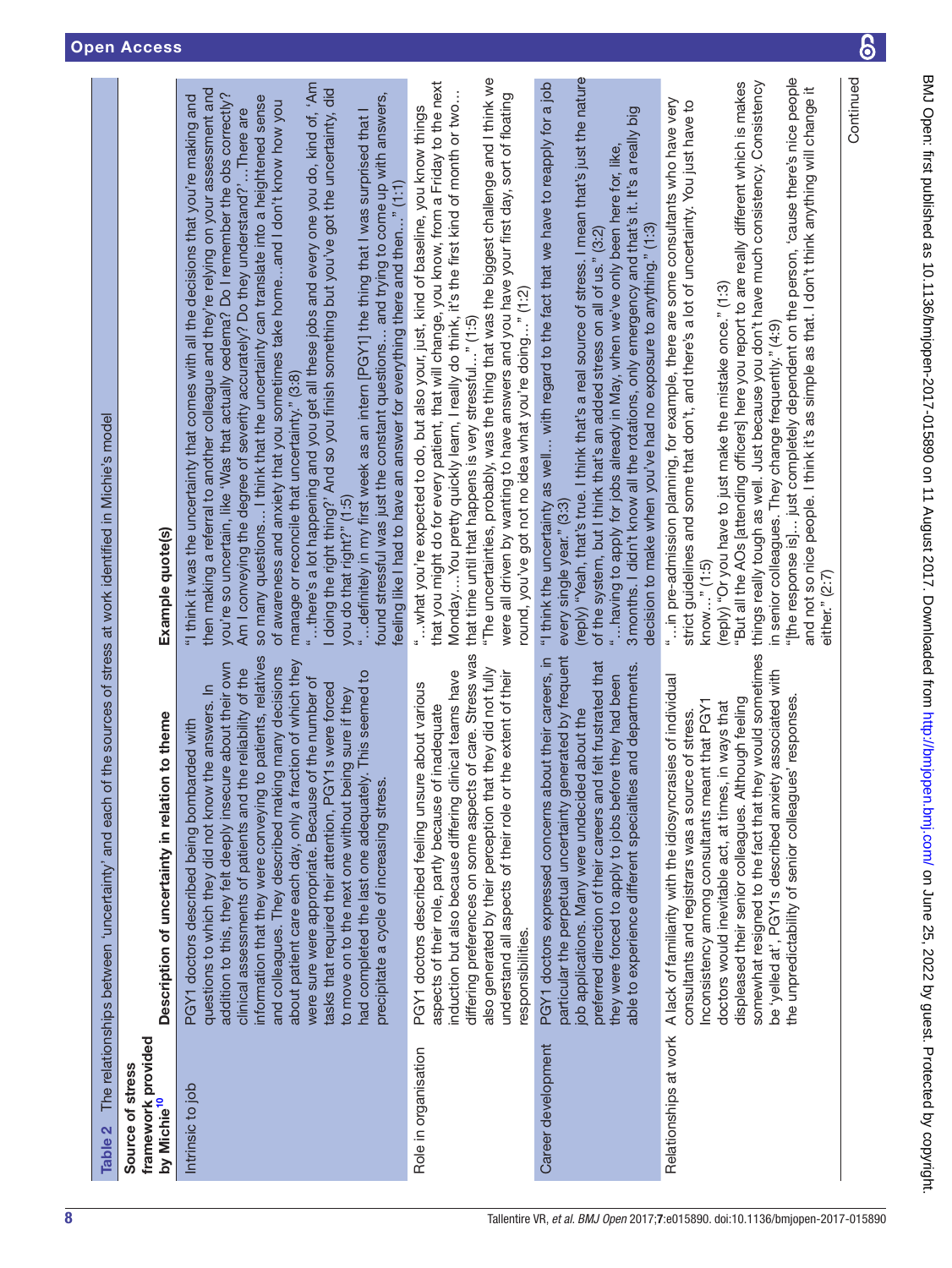| Table 2 Continued                                                 |                                                                                                                                                                                                                                                                                                                                                                                                                                           |                                                                                                                                                                                                                                                                                                                                                                                                                                                                                                                                                                                                        |
|-------------------------------------------------------------------|-------------------------------------------------------------------------------------------------------------------------------------------------------------------------------------------------------------------------------------------------------------------------------------------------------------------------------------------------------------------------------------------------------------------------------------------|--------------------------------------------------------------------------------------------------------------------------------------------------------------------------------------------------------------------------------------------------------------------------------------------------------------------------------------------------------------------------------------------------------------------------------------------------------------------------------------------------------------------------------------------------------------------------------------------------------|
| framework provided<br>Source of stress<br>by Michie <sup>10</sup> | Description of uncertainty in relation to theme                                                                                                                                                                                                                                                                                                                                                                                           | Example quote(s)                                                                                                                                                                                                                                                                                                                                                                                                                                                                                                                                                                                       |
| Organisational                                                    | perpetuated PGY1s' fears that they had made errors of<br>always discussed with the responsible individual; this<br>structure and climate unsure about basic organisational aspects, including<br>not immediately available. They also described an<br>how to contact senior colleagues when they were<br>PGY1 doctors' stress was exacerbated by feeling<br>organisational culture in which mistakes were not<br>which they were unaware. | the registrar was sick for more than 3 days and  we just were left pretty much to our<br>own devices. And there was a [patient with] chest pain at 4pm on Friday and then the<br>other doctors have made and I think, 'oh, sounds like the doctor doesn't know about it<br>and sounds like you're not going to tell them'. I was thinking if I make a mistake I want<br>"I find it anxiety provoking when I've heard other consultants talking about mistakes<br>cardio registrar was not contactable and, like, this is very crazy." (4:6)<br>someone to tell me and I want to think about it." (4:3) |

# Limitations

This study used the principles of template analysis to produce a bespoke version of Michie's workplace stress model that encapsulates the stressors applicable to PGY1 doctors. It is, however, limited by a number of important factors. The first is that we did not observe the participants within their workplace but instead relied on retrospective accounts and reflections that may have been influenced by subsequent experiences or merely the passage of time. As with all studies that use volunteers, attendees at the focus groups may have been those with particularly strong views or negative experiences. Similarly, the views, beliefs and experiences of the research team (particularly VT) are likely to have impacted on both data collection and analysis.

Perhaps the most significant limitation relates to the method of data collection. A purposive sampling tech nique was used to select the hospitals involved in the study, but was not applied to the selection of individual interns (relying instead on volunteers). A more sophisticated sampling technique incorporating individual factors such as age, gender and undergraduate versus graduate entry to medical school may have enriched the data further. While focus groups benefit from allowing participants to discuss ideas and react to the suggestions and experiences of others, it is likely that this forum limited the willingness of PGY1 doctors to discuss either individual personality traits that may predispose to stress or its impact on their personal lives. This limitation may have been exaggerated by the size of the groups (between 7 and 14 participants) and the fact that group participants were likely to have known each other. Such personal reflections may be more effectively elicited using individual interviews or audio diaries. While the themes discussed in this paper recurred, claims of theoretical saturation are not possible as participant numbers were limited by time scale and availability of PGY1 doctors.

# **CONCLUSION**

This paper has explored PGY1 doctors' views of their workplace stressors. Using template analysis, we have modified and amplified Michie's framework of sources of stress at work. Modifications include the addition of a common theme (uncertainty) and the incorporation of subcatego ries of the major themes as they relate to PGY1 doctors' stress. Future work might usefully focus on exploring ways to reduce stress at each of these levels and in particular reducing the uncertainties faced by PGY1 doctors on a daily basis. The modified version of Michie's framework presented within this paper provides a springboard for further research into uncertainty and stress across all grades of doctors. It could also be used by policy-makers when considering the impact of decisions on the psychological distress of the medical workforce.

Acknowledgements We appreciate the assistance of Sharon Frankel for her transcribing services. We are also grateful for the assistance we received from